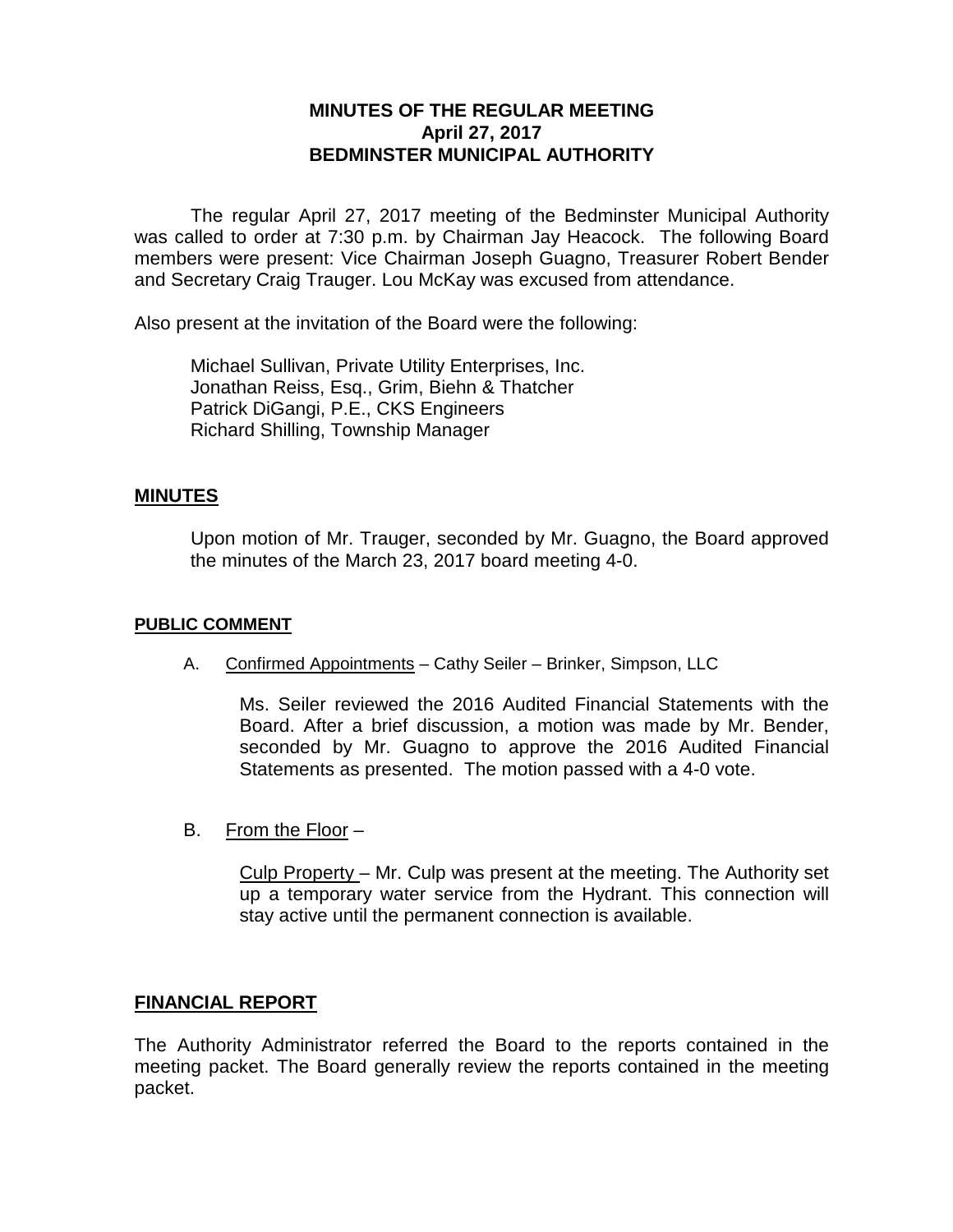# **TREASURER'S REPORT**

- 1. Mr. Sullivan read the Treasurer's Report, dated April 27, 2017. A motion was made by Mr. Bender, seconded by Mr. Trauger to approve the Treasurer's Report of - \$111,639.25 (Pennland Farms - \$16,695.06 Estates at Deep Run Creek \$5,332.73). The motion passed with a 4-0 vote.
- 2. A motion was made by Mr. Bender, seconded by Mr. Trauger to approve the additional April Bill list in the amount of \$3,425.00. The motion passed with a 4-0 vote.
- 3. PLIGIT A motion was made by Mr. Bender, seconded by Mr. Guagno to approve the transfer of funds from the General Fund to the PLIGIT account in the amount of \$250,000. The motion passed with a 4-0 vote.

## **SOLICITOR'S REPORT**

### **Authority Business**

Mr. Reiss referred the Board to his written report.

#### **Developments** –

Mr. Reiss referred the Board to his written report.

### **ENGINEER'S REPORT**

#### **Authority Projects**

The Authority's Engineer generally reviewed the projects within the written engineering report with the Board.

- 1. BMA Tapping Fee Update Mr. DiGangi provided an update to the Board on the progress the Tapping Fee Calculation.
- 2. Deep Run WWTP Decommission Project The Authority received \$275,005 Small Water Grant money for the project. The grant authorization is being presented for Board consideration.
- 3. Bedminster WWTP Influent Pumping Station SCADA- Modification has been complete and are working as designed.
- 4. Stonebridge Project The restoration punch list items have been complete.